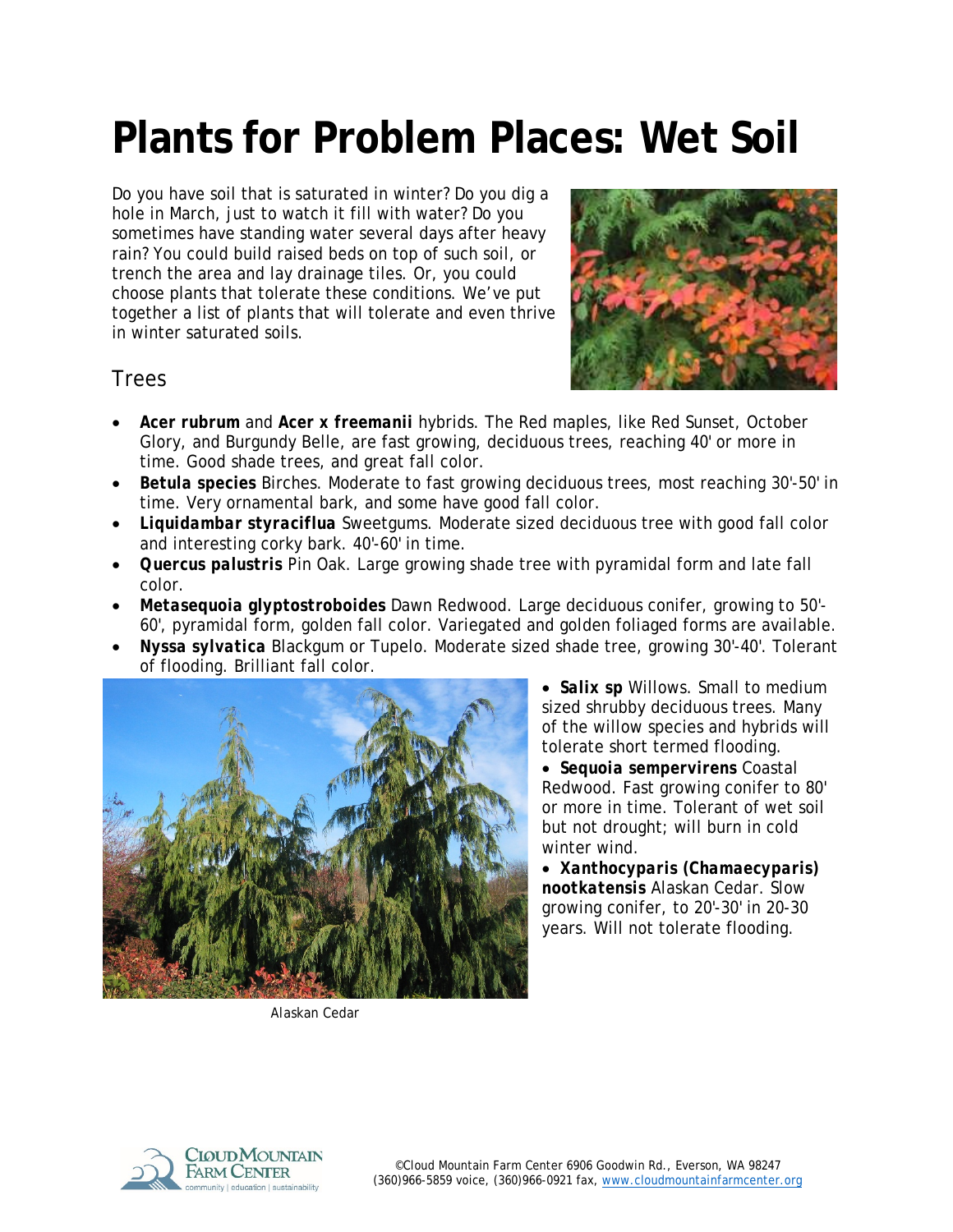## Shrubs

- *Amelanchier sp***.** Serviceberry. Deciduous shrubs, growing 8'-20', with white spring flowers and edible berries. Several named varieties, including 'Autumn Brilliance', also have exceptional fall color.
- *Aronia sp*. Chokeberry. Deciduous shubs growing 6'-8' grown for the spectacular fall color. Some varieties have edible berries.
- *Cornus sp*. Dogwoods. Deciduous shrubs with brilliantly colored young wood, growing 18" to 6'. Most of these will tolerate standing water.
- *Gaultheria shallon* Salal. Low growing evergreen, 2'-4' high, happiest in partial shade. Spreads by runners.



*Hydrangea 'Winning Edge'*



*Aronia 'Egerta'*

• *Hydrangea*  sp. Hydrangeas.

Most hydrangeas will tolerate winter wet, but are not summer drought tolerant. Perform best with partial shade.

• *Sambucus sp.* Elderberries. Arching shrubs, growing to 12'-15', forms are available that have golden, purple, or variegated foliage. Many also have berries for the birds.

• *Physocarpus sp.* Ninebark. Upright deciduous shrubs with ornamental bark, various foliage colors available including purple and golden forms. The flowers are followed by seed heads loved by birds.

• *Viburnum sp.* Deciduous shrubs, many forms available, tolerant of wet soil but not

standing water.

## Fruit Plants

- **Mountain Ash hybrids** such as Ivan's Beauty and Shipova.
- Small deciduous trees with edible fruit.
- **Pears** Both European and Asian pears will tolerate heavy soil with occasional standing water.
- **Filberts (Hazelnuts)** Tolerant of heavy soil, not tolerant of summer drought. Plant 2 varieties for nut set. Grows to 15'-  $20'$ .
- **Blueberries** Many cultivars of blueberries tolerate wet soil.
- Patriot and Jersey are particularly tolerant.
- **Lingonberry** and **Cranberry** Both tolerate winter wet soil, not summer drought.
- **Black Currant** Tolerates winter wet soil, performs best with summer water.



*Blueberries*